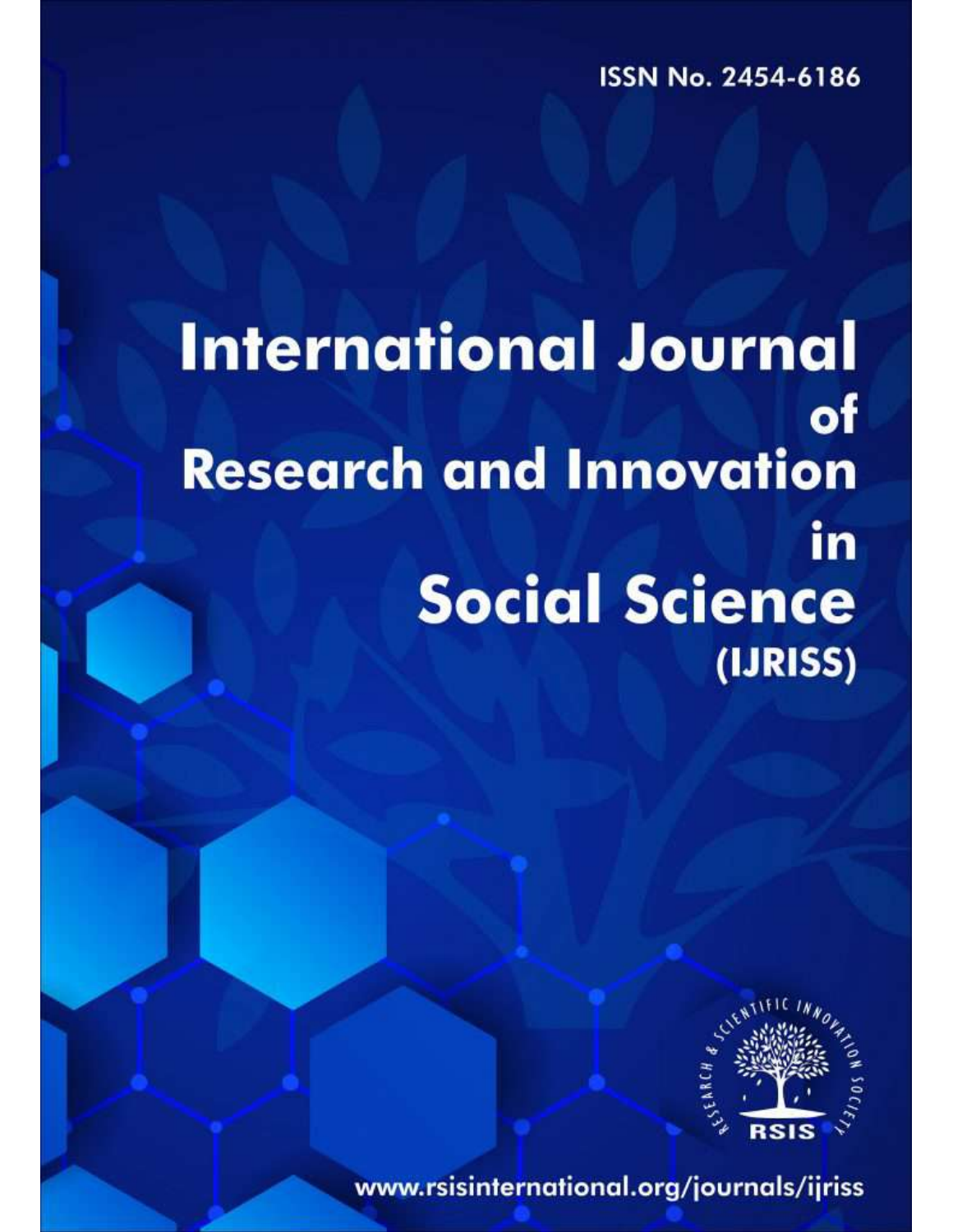# the Effect of Problem-Based Learning Toward the Upgrading of Student's Critical Thinking Skills in Geography Study at Class XII Al Kautsar Senior High School Bandar Lampung

 $Mesiyanto<sup>1</sup>$ , Trisnaningsih<sup>2</sup>, Pujiati<sup>3)</sup> *1), 2), 3) Faculty of Teacher Training and Education, Universitas Lampung E-mail: mesiyanto69@gmail.com*

*Abstract ─* **The purpose of this study is to examine the effect of problem-based learning tothe upgrading of students critical thinking skills in Geography study. Design in learning is an experimental One Group Pretest-Posttest Design. Pretest is carried out before learning and posttest is carried out after learning using the Problem-Based Learning model. The conclusion of the research results that problem-based learning has an effect on upgrading students critical thinking skills with**   $t_{\text{count}} = 10,116 \ge t_{\text{table}} = 2,02$ . The indicator of students critical **thinking skills has upgraded after learning, namely the ability to analyze category has upgraded about 10,32; the ability to synthesize category about 18,09; the ability to make conclusions category about 14,29; the ability to make decision has upgraded about 16,11.**

*Keywords* **─ Effect, Problem Based Learning, Critical Thinking, Geography Study, Senior High School**

#### I. INTRODUCTION

Based on the results of international studies, the Programme for International Student Assessment (PISA) shows the reading literacy, mathematical literacy and scientific literacy achieved by Indonesian students is very low. In general the ability of Indonesian students is very low in: (1) understanding complex information; (2) theory, analysis and problem solving; (3) the use of tools, procedures and problem solving; and (4) investigating. Based on those facts, it is necessary to change the system in learning and assessment. The assessment developed by the teacher is expected to encourage the upgrading of higher order thinking skills (HOTS), upgrade creativity, and build student independence to solve problems (Kemdikbud, 2017: 1).

These conditions must be a challenge for all parties as an effort to upgrade the competitiveness skillsof the nation's future generations in the future, especially for educators, school management, parents, students and the government to improve the quality of Indonesia's education so that it is not far behind compared with other countries. The ability to think at a higher level is one of the skills that must be developed in learners through learning, so that students have the ability to adapt to changes that occur and be able to determine appropriate actions in accordance with the times.

According to Vygotsky in Rusmono (2014:13) learning takes place through social interactions with teachers and peers. With appropriate challenges and assistance from more capable teachers or peers, students move forward into their closest development zone where new learning occurs. Another view of Vygotsky is scaffolding, which is giving a number of student assistance during the initial stages of learning, then reducing assistance and providing opportunities to take on greater responsibility after they can do it. Scaffolding according to Vygotsky is an important thing in modern constructivism thinking, because it is anassistance given to students to learn and solve problems. The assistance can be in the form of instructions, encouragement, and warnings, describe the problem in the steps of solving, provide examples, and other actions that enable students to learn independently.

Moffit in Rusman (2014: 241), argues that Problem-Based Learning is a learning approach that uses real world problems as a context for students to learn about critical thinking and problem solving skills as well as to obtain essential knowledge and concepts from subject matter.

The purposes of Problem-BasedLearning are to convey knowledge to students and to develop critical thinking skills as well as student ability to solve a problem. This is as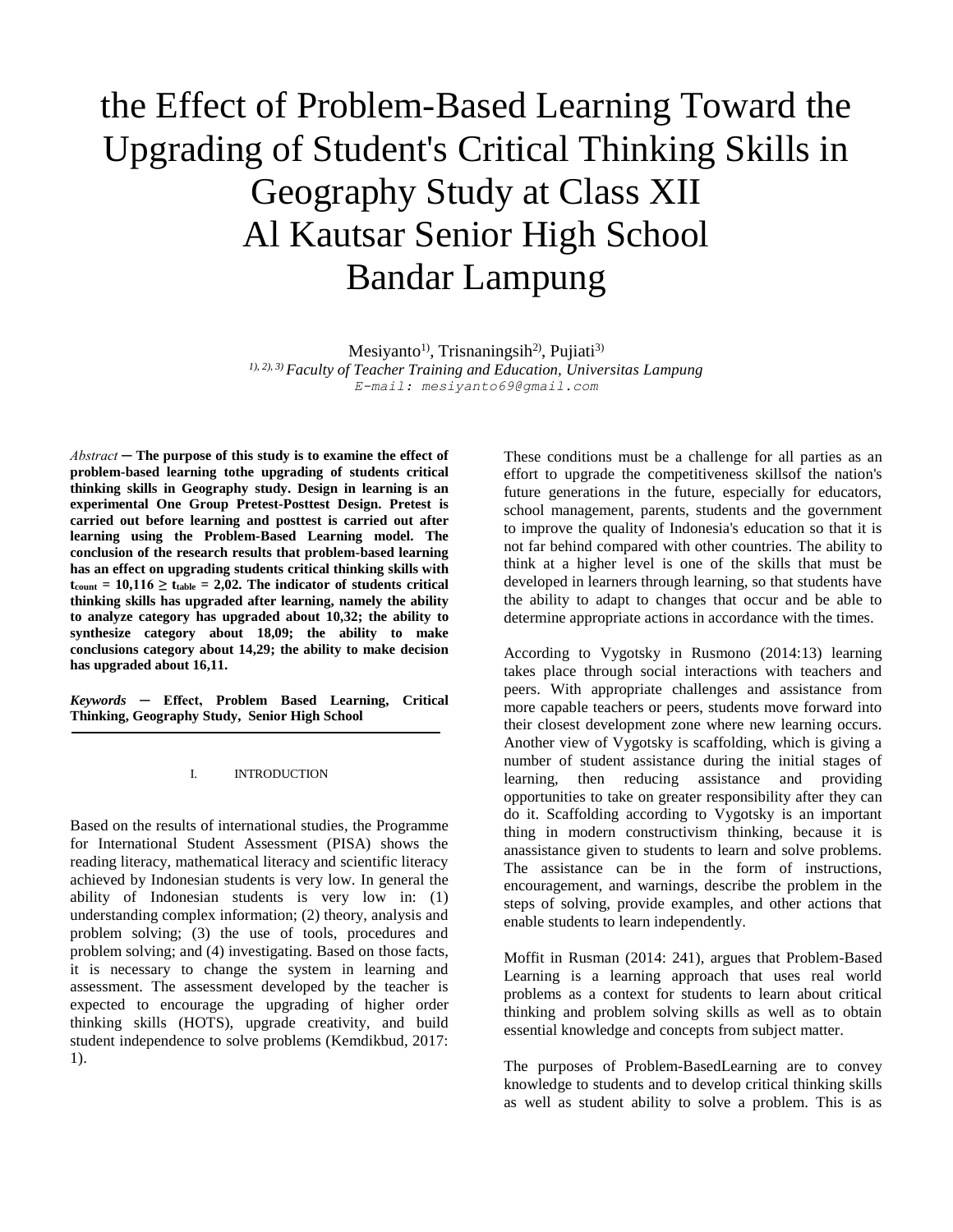expressed by Ibrahim and Nur (2002) in Rusman (2014: 242), that the goals of problem-based learning are (1) helping students develop thinking and problem solving skills; (2) learning various adult roles through their involvement in the real world; (3) becoming autonomous students. According to Ennis in Sapriya (2009: 144), critical thinking is a reflective and rational thinking activity focused on determining what to believe and do. Another opinion put forward by Johnson in Sapriya (2009: 144), concludes the substance of critical thinking from experts, such as (1) critical thinking requires a number of cognitive abilities; (2) critical thinking requires a certain amount of information and knowledge; (3) critical thinking includes affective dimensions which all explain and emphasize differently.

# **II. METHOD**

This study uses an experimental design namely One-Group Pre-test-Post-test Design.



Fig 1. One-Group Pre-test–Post-test Design

 $O<sub>1</sub>$  is the pre-test score before being given treatment, while  $O<sub>2</sub>$  is the post-test score after being given treatment (Sugiyono, 2015: 110). The subjects in this study are XII grade students of Al Kautsar Senior High School Bandar Lampung from the Sciences department who has a crossinterest curriculum structure in Geography and Social department with a total of 126 research subjects. Systematic sampling technique (systematic sampling) is a technique of taking samples of research in a particular sequence of population members who have been numbered and registered. Furthermore students who have sequence numbers 3,6,9,12,15 and so on until sequence number 126 becomes the subject in this study which amounts to 42 students.

The instrument used for data collection is an essay form test with a total of 10 items and maximum score of 100. The critical thinking skills test lattice consisted of four indicators such as the ability to analyze, the ability to synthesize, the ability to make conclusions, and the ability to make decisions.

| TABLE 1                                    |  |
|--------------------------------------------|--|
| LATTICE TESTS for CRITICAL THINKING SKILLS |  |

| <b>Indicators of Critical</b><br>Thinking                | Sub-Indicators of Critical<br>Thinking                                                                                  | <b>Indicator of Achievement</b><br>Competency (GPA)                                                                                                                   | Realm<br>Cognitive | Score    |
|----------------------------------------------------------|-------------------------------------------------------------------------------------------------------------------------|-----------------------------------------------------------------------------------------------------------------------------------------------------------------------|--------------------|----------|
| The ability to analyze                                   | • To analyze the subject<br>problem<br>• To analyze the caused<br>of a problem<br>• To provide proof                    | To analyze the types of problem in rural<br>$\bullet$<br>and urban areas<br>To analyze the caused of problem in<br>rural and urban areas                              | C <sub>4</sub>     | 10<br>10 |
|                                                          |                                                                                                                         | To provide proof of a problem in rural<br>and urban areas                                                                                                             |                    | 10       |
| The ability to synthesize                                | • To forecast a problem<br>• To describe a problem                                                                      | To forecast a problem that will happen in<br>rural and urban areas due to urbanization<br>To describe the interaction problem<br>$\bullet$<br>among areas             | C <sub>5</sub>     | 10<br>10 |
| The<br>ability<br>make<br>to<br>conclusions              | • To summarize the exact<br>problem<br>• Making a sistematic<br>sequence                                                | • Summing up the strengths of interaction<br>among areas<br>• To describe the efforts in solving<br>urbanization problem systematically                               | C <sub>5</sub>     | 10<br>10 |
| Making<br>strategies<br>and<br>tactics (decision making) | $\bullet$ To<br>the<br>compare<br>alternative of problem<br>solving<br>take<br>$\bullet$ To<br>the<br>exact<br>decision | • To decide the alternative of problem<br>solving for rural and urban areas<br>To make the exact decision in solving<br>$\bullet$<br>problem in rural and urban areas | C <sub>6</sub>     | 10<br>20 |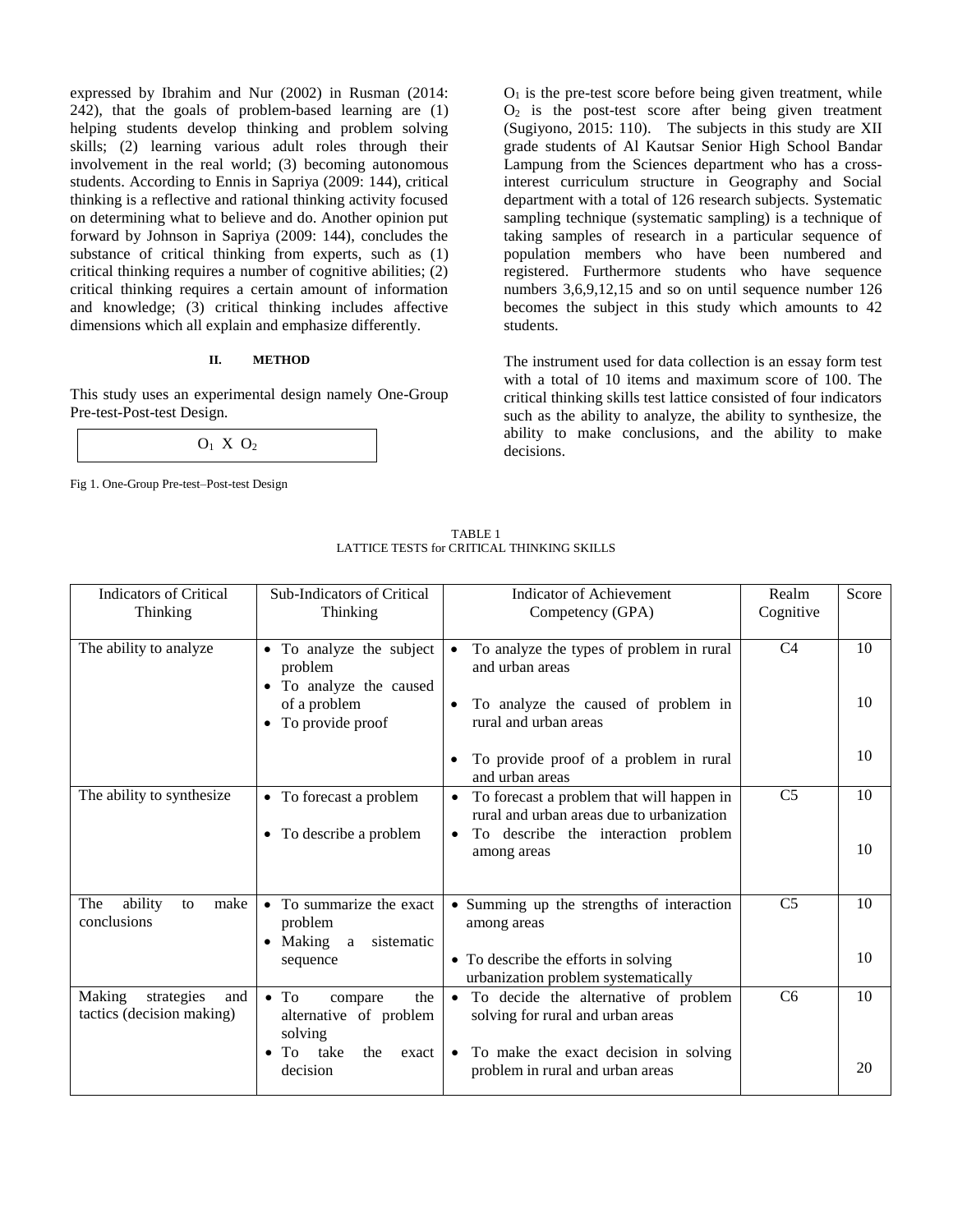Data analysis techniques to determine the results of research with experimental design pre-test and post-test one group design used the t-test formula (Arikunto, 2014:349). The steps used to determine students critical thinking skills from each indicator are:

- 1) Check the student answer sheet so that a score in each indicator of critical thinking skills is obtained.
- 2) Convert the score obtained from the assessment results to a percentage compared to the maximum score (Karim et al., 2015: 96).
- 3) Determine the category of student critical thinking ablity into 3 categories: high, medium and low. Guidelines in determining the categories of studentcritical thinking skills are based on Suharsimi Arikunto's opinion in (Yunita et al., 2018: 34), as shown in Table 2.

TABLE 2 THE LEVEL of CRITICAL THINKING SKILLS

| No | <b>Skills Level</b> | Percentage $(\% )$ |
|----|---------------------|--------------------|
|    | High                | 76-100             |
|    | Medium              | $60 - 75$          |
|    | Low                 | $0-59$             |

Source: Yunita (2018)

#### III. RESULT AND DISCUSSION

## *Research Result*

Treatment in learning by using problem-based learning models could provide changes in student critical thinking skills. Changes in student abilities could be seen from each indicator of critical thinking skills carried out by analyzing the assessment items used in research. A description of the percentage of achievement and comparison of student critical thinking skills from each indicator before and after being given treatment in learning by using problem-based learning models could be seen in Table 3.

#### TABLE 3

### COMPARISON of STUDENT SKILLS in EACH CRITICAL THINKING INDICATOR

|               | Category of Critical Thinking Skills |                |          |       |         |       |          |               |         |       |          |       |
|---------------|--------------------------------------|----------------|----------|-------|---------|-------|----------|---------------|---------|-------|----------|-------|
| Indikator     | High                                 |                |          |       | Medium  |       |          |               | Low     |       |          |       |
|               | Pretest                              |                | Posttest |       | Pretest |       | Posttest |               | Pretest |       | Posttest |       |
|               |                                      | $\%$           | F        | $\%$  |         | $\%$  | F        | $\frac{0}{0}$ |         | $\%$  |          | $\%$  |
| To analyze    | 9                                    | 21.43          | 19       | 45.24 | 19      | 45.24 | 17       | 40.28         | 14      | 33,33 | 6        | 14.29 |
| To synthesize | 3                                    | 7,14           | 17       | 40,28 | 16      | 38,10 | 19       | 45.24         | 23      | 54,76 | 6        | 14,29 |
| To conclude   | 4                                    | 9.52           |          | 40.28 | 21      | 50.00 | 19       | 45.24         | 17      | 40.48 | 6        | 14.29 |
| To decide     | 3                                    | $^{\prime}.14$ | 18       | 42.86 | 19      | 45.24 | 15       | 35.71         | 20      | 47.62 | 9        | 21,43 |

Source:Research Data Processing

Table 3 provided an illustration of the pretest results that showed student critical thinking skills seen from the indicator of the ability to analyze fromall research subject. From 42 students, the most had the ability to analyze in mediumcategory about 19 students or 45.24 percent, students had the ability to analyze in low categories about 14 students or 33.33 percent, and students had the ability to analyze in high categories about 9 students or 21.43 percent. The posttest results showed that most students had the ability to analyze in high category about 19 students or 45.24 percent, students had the ability to analyze in mediumcategory about 17 students or 40.48 percent and students had the ability to analyze in low category about 6 students or 14,29 percent.

Critical thinking skills of students in the pretest activity could be seen from the indicator of the ability to synthesize.From 42 research subject, thes most had the

ability to synthesize in low category about 23 students or 54.76 percent, students had the ability to synthesize in medium category about 16 students or 38.10 percent, and students who had the ability to synthesize in high categories were only 3 students or 7.14 percent. The posttest results showed students ability to synthesize, the most in mediumcategory about 19 students or 45.24 percent, students hadthe ability to synthesize in high category about 17 students or 40.48 percent and students had the ability to synthesize in low category about 6 students or 14, 29 percent.

Student critical thinking skills in pretest activities can be seen from the indicators of the ability to make conclusions.From 42 research subjects, the most had the ability to make conclusions in medium category about 21 students or 50.00 percent, students had the ability to conclude in low category about 17 students or 40.48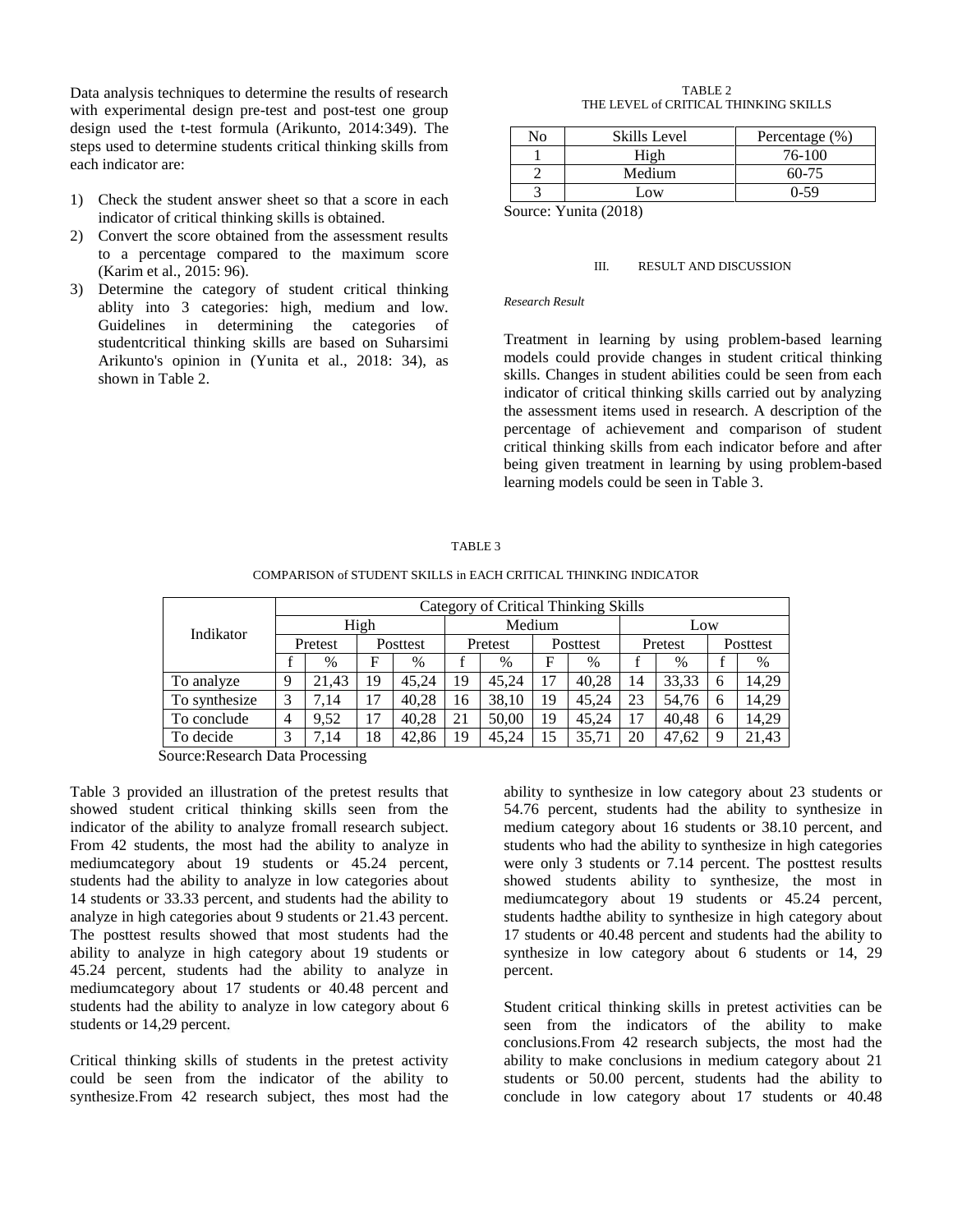percent, and students had the ability to conclude in high categories were only 4 students or 9.52 percent. The posttest results showed students ability to make conclusions, the most inmedium category about 19 students or 45.24 percent, students had the ability to make conclusions in high category about 17 students or 40.48 percent and students had the ability to make conclusions in low category about 6 students or 14.29 percent.

Student critical thinking skills in pretest activities can be seen from the indicators of the ability to make decisions.From 42 research subjects, the most had ability to make decisions in low category about 20 students or 47.62 percent, students had the ability to decide in medium category about 19 students or 45.24 percent, and students

had the ability to decide in high categories were only 3 students or 7.14 percent. The posttest results showed student ability to make decision,the most in high category about 18 students or 42.86 percent, students had the ability to make decisions in medium category about 15 students or 35.71 percent and students had the ability to make decisions in low category about 9 students or 21.43 percent

The use of problem-based learning models contributed to the upgrading of student critical thinking skills from each indicator. More clearly the upgrading average of student ability of each indicator of critical thinking can be seen in Figure 2.



Fig 2. Comparison of Student Critical Thinking Skills on Average for Each Indicator

Figure 2 showed that the critical thinking skills of students seen from the ability to analyze had upgraded before given treatment in learning, the results obtained an average percentage value of 63.41 percent included in mediumcategory of critical thinking skillsbecame 73.73 percent, this means that it occured an upgrading value of 10.32 percent after being given treatment in learning by using a problem-based learning model.

Indicators of student critical thinking skillsto synthesize hadupgraded. From the results of the average value before being given treatment about 55.24 percent had a low category then became medium category with an average valueabout 73.33 percent. This means that it occured an upgradingvalue about 18.09 after being given treatment in learning by using a problem-based learning model.

Indicators of student critical thinking skillsto make conclusions hadupgraded. From the results of the average value before being given treatment about 58.45 percent

hadlow category the becamemedium category with an average valueabout 72.74 percent. This means that it occuredan upgrading value about 14.29 after being given treatment in learning by using a problem-based learning model.

Indicators of student critical thinking skillstomake decisions had upgared.From the results of the average value before being given treatment avout 54.05 percent had low category then became medium category with an average value of 70.16 percent. This means that it occured an upgrading value about 16.11 after being given treatment in learning by using a problem-based learning model.

The use of problem-based learning models could also provided a change in student critical thinking skillsclassically. The score of the pre-test and post-test results of the research subjects that was 42 students in each category of critical thinking skillscould be seen in Table 4.